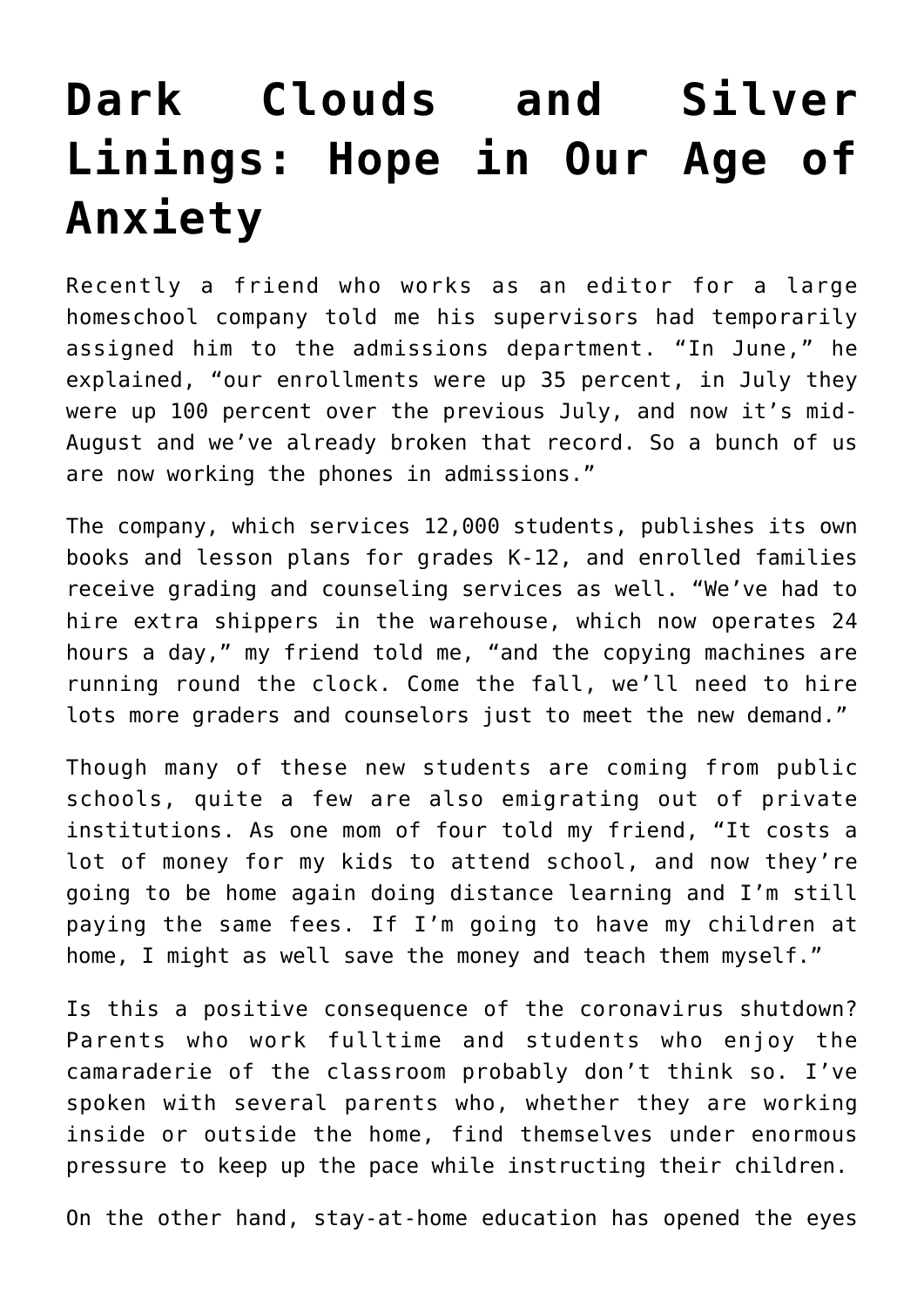of parents as to what their children are learning. And because many secondary schools lean to the left in their teaching of subjects such as history and literature, some might make the case that removing students from that indoctrination is healthy.

The looting and burning in our cities, in some ways a direct consequence of the quarantine, have also brought unexpected outcomes. Gun sales have skyrocketed, and [2.5 million](https://www.foxnews.com/us/first-time-gun-owners-safety-protection) of those purchasing firearms are first-time buyers. The majority of those seeking to own a rifle, shotgun, or pistol wish to protect themselves and their families. They've seen the chaos in our cities, heard the calls to defund the police, and realize they may well be on their own when trouble comes knocking at the door.

Again we may ask: Is this turn of events positive or negative? Negative, if you're opposed to private ownership of firearms. You want restrictions on these weapons, or would like to see them confiscated altogether.

But the coronavirus and the mayhem in our streets have created an army of new gun owners who, whether liberal or conservative, will be unhappy if politicians try to strip them of their Second Amendment rights. For those supporting these rights, this is a plus thanks to the turmoil of the last few months.

The anarchy in our streets, the fires and the shootings, certainly belong in the negative column. Radicals, opportunists, thugs, and thieves have destroyed property, ruined small business owners, and killed or maimed innocent citizens. They have cost our country billions of dollars in damage and lost revenues, and once peaceful neighborhoods now live in fear of violence.

But even here we find a positive side. Members of Antifa, Black Lives Matter, and other Marxists may wear masks as they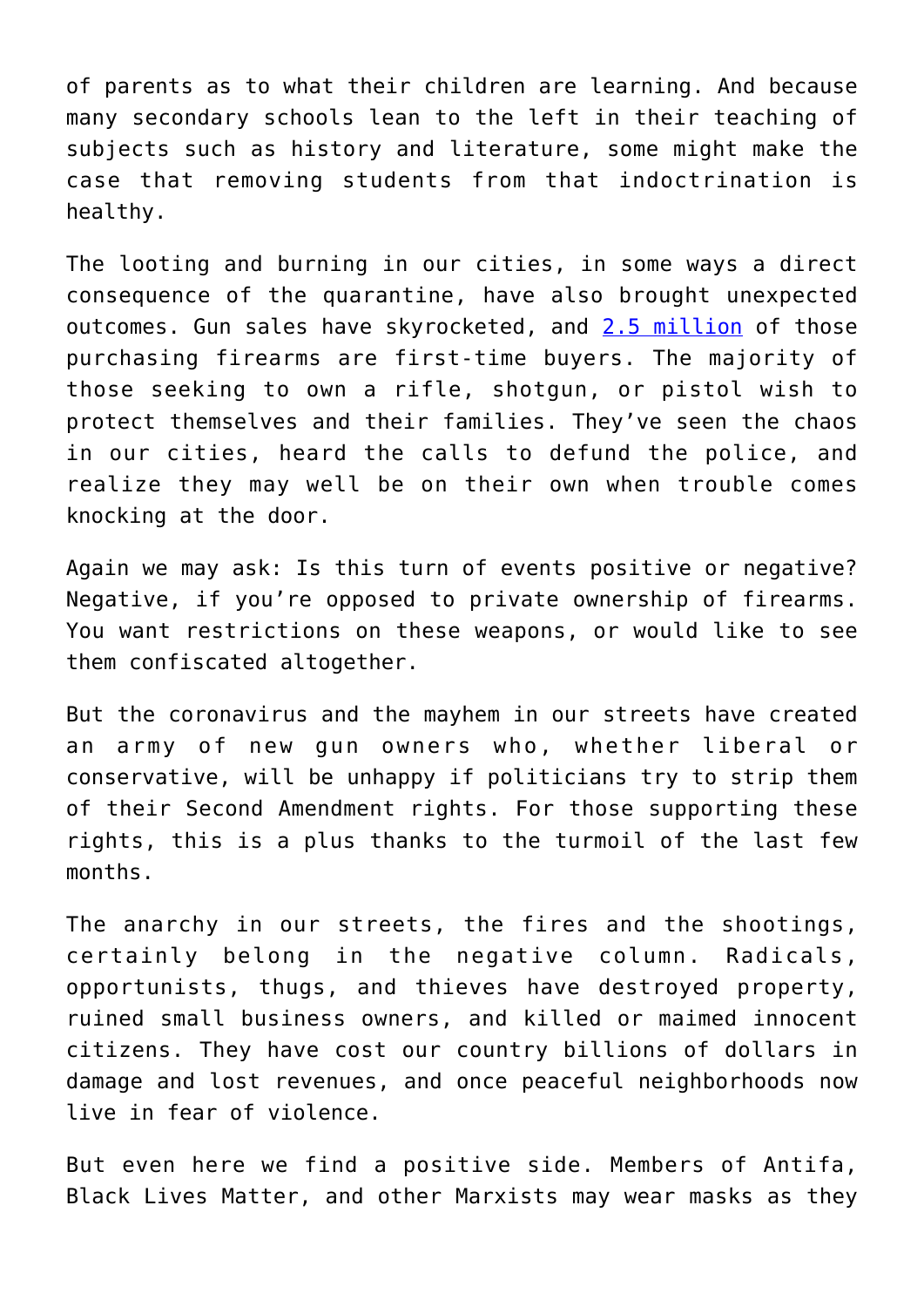destroy police stations and businesses, but they have unmasked themselves before the rest of America. Some people who take their news only from television may be ignorant of this bedlam – a friend recounts that he recently met a man who prided himself on staying abreast of the news, but who had never heard of Antifa – but the vast majority of Americans are aware of the destruction done by these mobs. They know these riots are not spontaneous, and they now understand these fanatics want to junk the Constitution, throw law and order in the dumpster, and transform America into a Marxist state. These militants have stepped from cover and have openly revealed their intentions and plans for all to see.

Finally, distrust of public officials and mainstream media is deepening. During the crisis some of our mayors and governors revealed themselves as petty tyrants and incompetent buffoons, dictating what shops and restaurants could remain open, and permitting mass protests while keeping beaches and parks closed. Some of them claim they want us to mail in our ballots for fear voting will expose Americans to COVID-19, but they have kept mega-stores like Walmart and Lowe's open. The negative? They've done enormous damage. The positive? Some voters are now awakening to the consequences of inept leadership. They'll be voting in November.

At *The Washington Times*, Christopher Vondracek [reports](https://www.washingtontimes.com/news/2020/aug/4/americans-distrust-in-media-at-alarming-levels-pol/) on a major poll showing American distrust in its mainstream media is at an all-time high. On the negative side, that lack of trust can do enormous damage to our democracy and our national conversation about various pressing issues. The positive side? Americans are "woke" to the misreporting and deceptions by many of these reporters and commentators.

A silver lining in a cloud means the sun is shining behind the cloud.

And sooner or later, that sun will break through the clouds.